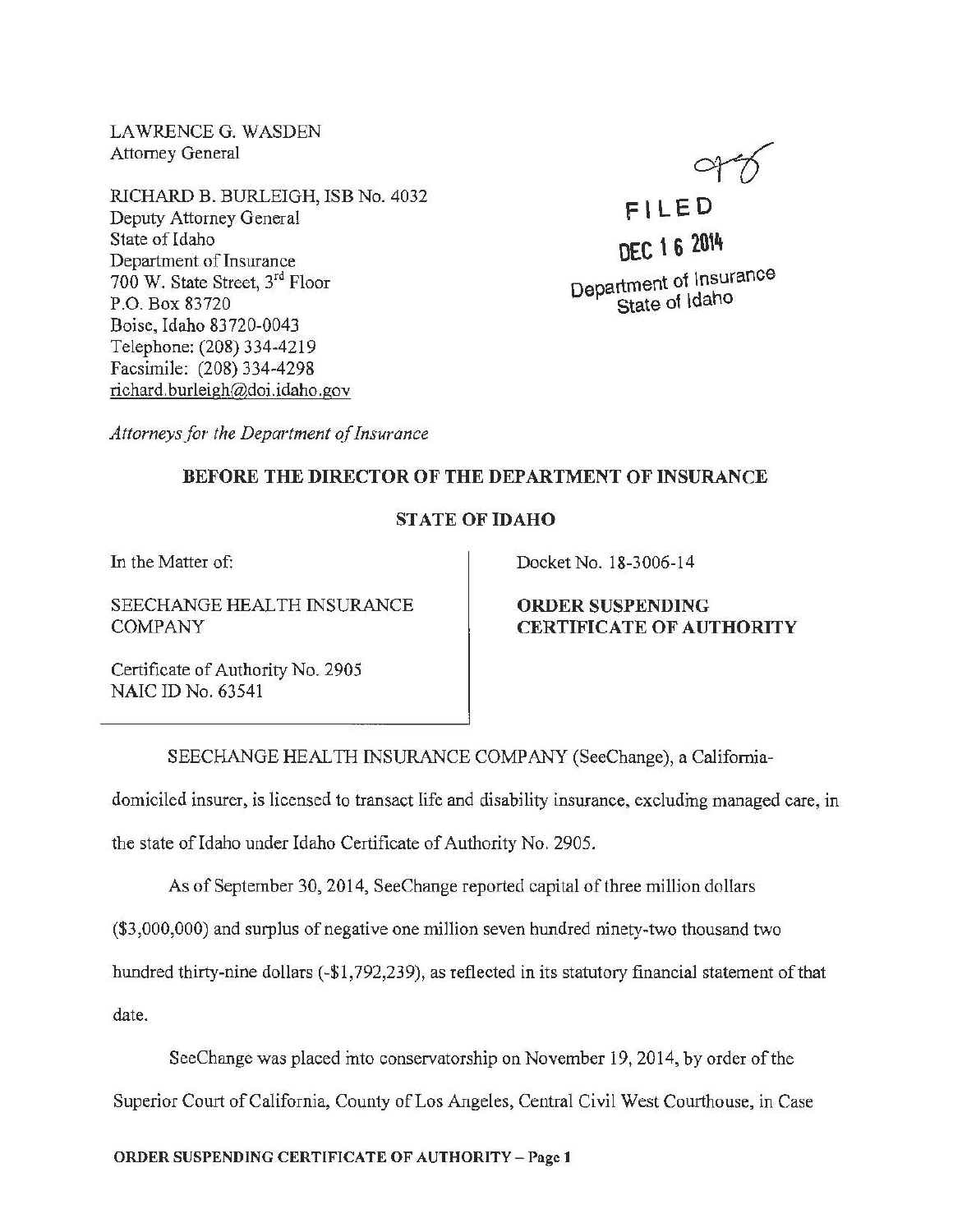No. BS152302, based on the petition of the Insurance Commissioner of the State of California.

The Director of the Idaho Department of Insurance (Director) having reviewed the foregoing and the requirements of Idaho Code §§ 41-313, 41-326(1)(b), and 41-327(3), and good cause appearing therefor,

THE DIRECTOR HEREBY FINDS that SeeChange does not meet the requirements for maintaining surplus set forth at Idaho Code *§* 41-313(1 ), and thus does not meet the requirements for holding a certificate of authority in the state of Idaho.

NOW, THEREFORE, IT IS HEREBY ORDERED, pursuant to Idaho Code§§ 41- 326(1)(b) and 41-327{3), that Certificate of Authority No. 2905 issued to SeeChange is SUSPENDED, effective immediately, for a period of one (1) year from the date of this order. The Director may terminate the suspension sooner if the cause for said suspension is corrected and SeeChange is otherwise in compliance with title 41, Idaho Code.

IT IS FURTHER ORDERED that SeeChange shall comply with the requirements of Idaho Code§ 41-329, including§ 41-329(2), which provides: "During the suspension period the insurer shall not solicit or write any new business in this state, but shall file its annual statement, pay fees, licenses, and taxes as required under this code, and may service its business already in force in this state, as if the certificate of authority had continued in force."

IT IS FURTHER ORDERED, pursuant to Idaho Code  $\S$  41-330(1), that, within four (4) days after notice of this suspension is provided, SeeChange shall notify, by any available means, every person authorized to write business in the state of Idaho by said insurance company, to immediately cease to write any further insurance business for SeeChange in Idaho.

IT IS FURTHER ORDERED that, within sixty (60) days of the date of this order, SeeChange shall file with the Director a complete listing of its policies owned by or issued to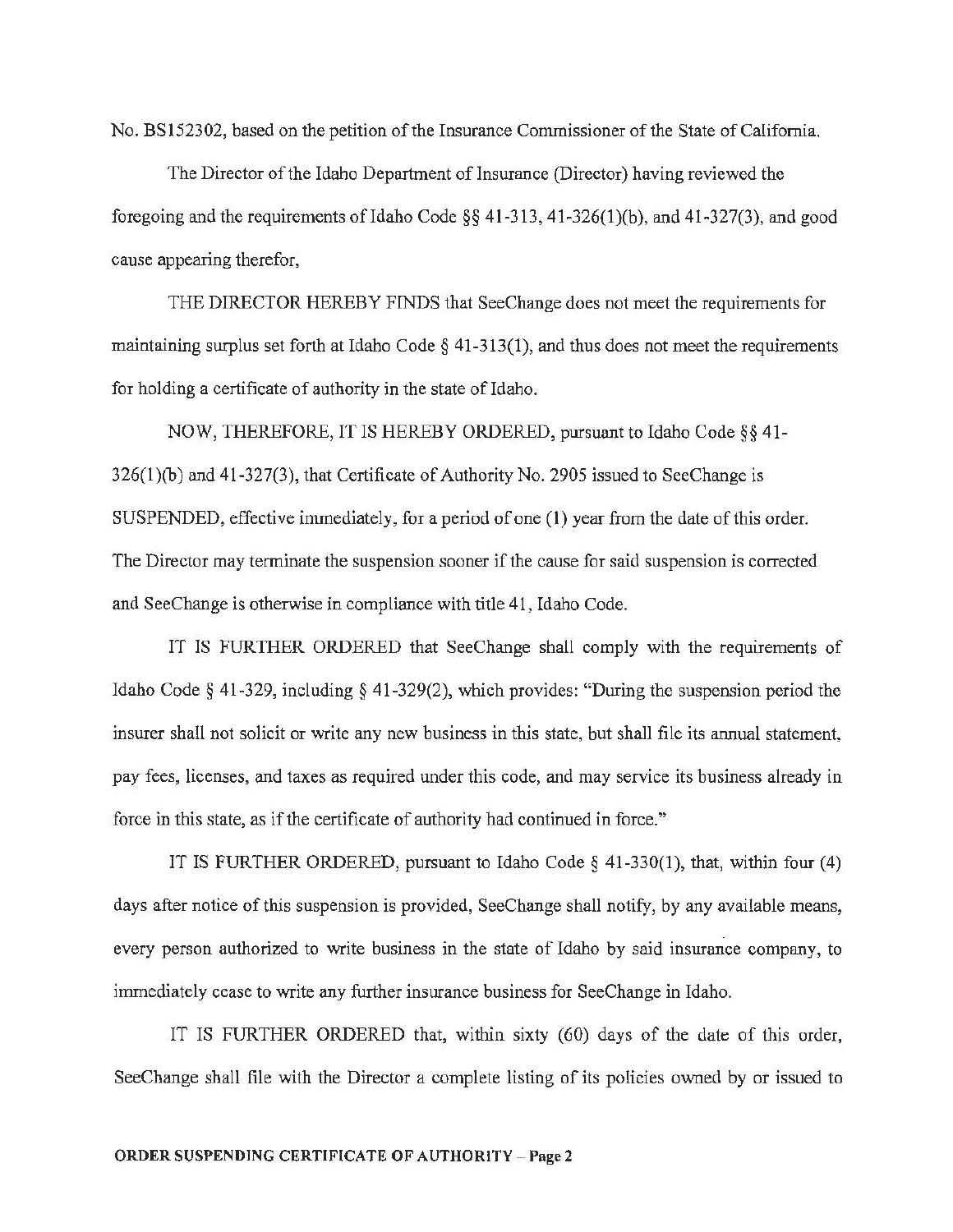residents of the state of Idaho. Such list shall include the name and address of each policyholder and insured, policy type, face amount, and cash surrender value of the policy, as applicable.

IT IS FURTHER ORDERED that SeeChange shall promptly return Certificate of Authority No. 2905 to the Idaho Department of Insurance, as required by Idaho Code § 41- 323(2).

DATED this  $\frac{\sqrt{W}}{\frac{1}{\text{day of December, 2014.}}}$ 

STATE OF IDAHO DEPARTMENT OF INSURANCE

ayleal Director

## NOTIFICATION OF RIGHTS

This Order constitutes a final order of the Director. Any party may file a motion for reconsideration of this final order within fourteen (14) days of the service date of this order. The Director will dispose of the petition for reconsideration within twenty-one (21) days of its receipt, or the petition will be considered denied by operation of law. *See,* Idaho Code § 67-5246(4).

Pursuant to Idaho Code§§ 67-5270 and 67-5272, any party aggrieved by this final order may appeal it by filing a petition for judicial review in the district court of the county in which: (1) the hearing was held; or (2) the final agency action was taken; or (3) the aggrieved party resides or operates its principal place of business in Idaho; or  $(4)$  the real property or personal property that was the subject of the agency decision is located. An appeal must be filed within twenty-eight (28) days of: (a) the service date of this final order; or (b) an order denying a petition for reconsideration; or (c) the failure within twenty-one (21) days to grant or deny a